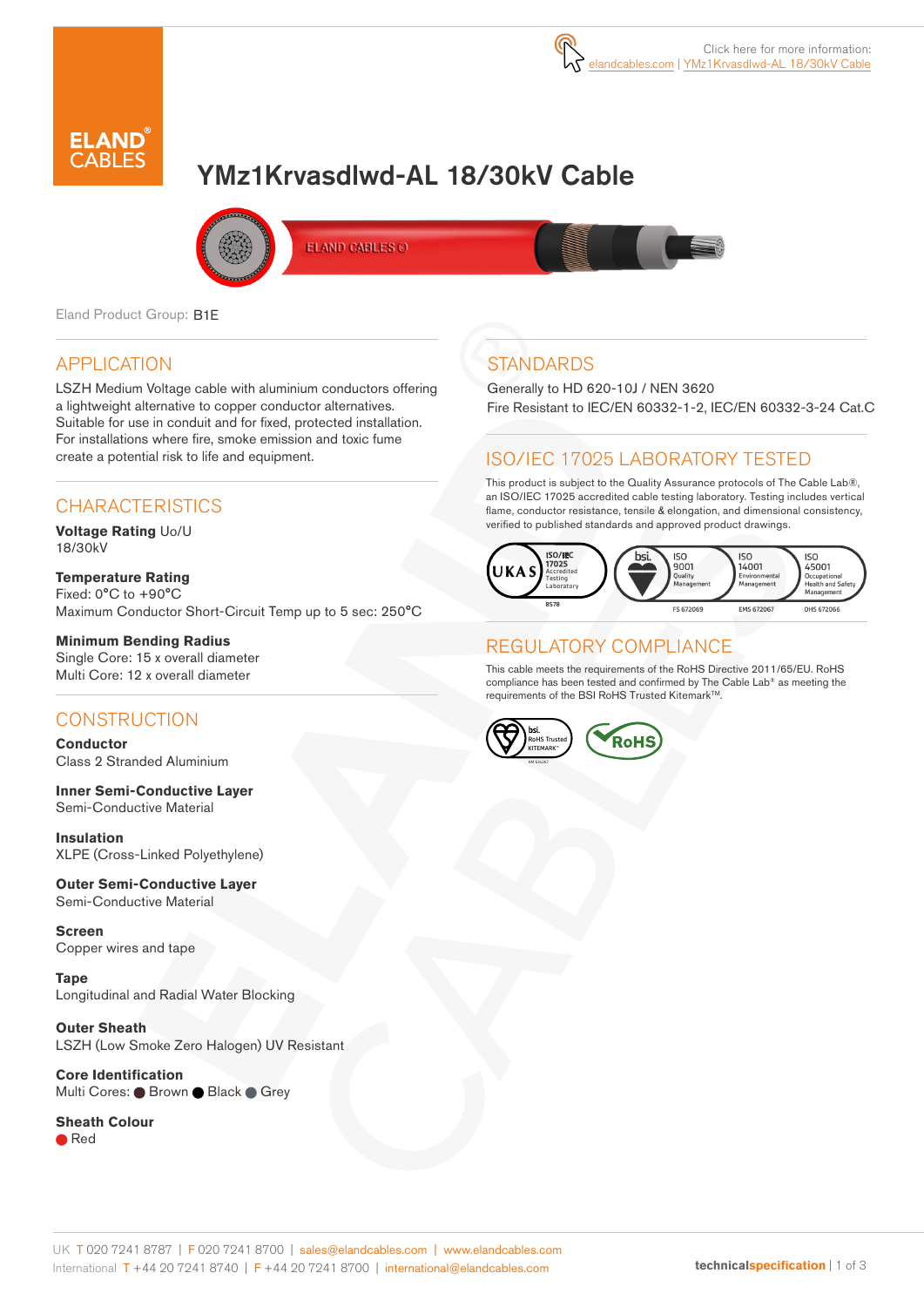#### DIMENSIONS

| ELAND PART NO. | NO. OF<br>CORES | <b>NOMINAL CROSS</b><br>SECTIONAL AREA<br>mm <sup>2</sup> | <b>NOMINAL CROSS</b><br><b>SECTIONAL AREA</b><br>OF SCREEN<br>mm <sup>2</sup> | <b>NOMINAL</b><br><b>DIAMETER</b><br><b>OVER</b><br><b>CONDUCTOR</b><br>mm | <b>NOMINAL</b><br><b>THICKNESS</b><br>OF INSULATION<br>mm | <b>NOMINAL THICKNESS</b><br>OF SEMI-CONDUCTIVE LAYER<br>mm |                    | <b>NOMINAL</b><br><b>THICKNESS</b><br>OF SHEATH | <b>NOMINAL</b><br>OVERALL<br><b>DIAMETER</b> | <b>NOMINAL</b><br><b>WEIGHT</b><br>kg/km |
|----------------|-----------------|-----------------------------------------------------------|-------------------------------------------------------------------------------|----------------------------------------------------------------------------|-----------------------------------------------------------|------------------------------------------------------------|--------------------|-------------------------------------------------|----------------------------------------------|------------------------------------------|
|                |                 |                                                           |                                                                               |                                                                            |                                                           | Inner                                                      | Outer              | mm                                              | mm                                           |                                          |
| B1E30KV01050RD | $\mathbf{1}$    | 50                                                        | 25                                                                            | 8.10                                                                       | 4.50                                                      | 0.50                                                       | 0.40(fully bonded) | 2.50                                            | 35                                           | 1300                                     |
| B1E30KV01070RD |                 | 70                                                        | 25                                                                            | 9.70                                                                       | 4.50                                                      | 0.50                                                       | 0.40(fully bonded) | 2.50                                            | 36                                           | 1400                                     |
| B1E30KV01095RD | $\mathbf{1}$    | 95                                                        | 25                                                                            | 11.40                                                                      | 4.50                                                      | 0.50                                                       | 0.40(fully bonded) | 2.50                                            | 38                                           | 1600                                     |
| B1E30KV01120RD | $\mathbf{1}$    | 120                                                       | 25                                                                            | 12.60                                                                      | 4.50                                                      | 0.50                                                       | 0.40(fully bonded) | 2.50                                            | 39                                           | 1700                                     |
| B1E30KV01150RD | $\mathbf{1}$    | 150                                                       | 25                                                                            | 14.10                                                                      | 4.50                                                      | 0.50                                                       | 0.40(fully bonded) | 2.50                                            | 41                                           | 1800                                     |
| B1E30KV01185RD |                 | 185                                                       | 25                                                                            | 15.80                                                                      | 4.50                                                      | 0.50                                                       | 0.40(fully bonded) | 2.50                                            | 42                                           | 2000                                     |
| B1E30KV01240RD | $\mathbf{1}$    | 240                                                       | 25                                                                            | 18.10                                                                      | 4.50                                                      | 0.50                                                       | 0.40(fully bonded) | 2.50                                            | 45                                           | 2250                                     |
| B1E30KV01300RD | $\mathbf{1}$    | 300                                                       | 25                                                                            | 20.20                                                                      | 4.50                                                      | 0.50                                                       | 0.40(fully bonded) | 2.50                                            | 47                                           | 2500                                     |
| B1E30KV01400RD | $\mathbf{1}$    | 400                                                       | 50                                                                            | 23.00                                                                      | 4.50                                                      | 0.50                                                       | 0.40(fully bonded) | 2.50                                            | 50                                           | 3100                                     |
| B1E30KV01500RD | $\mathbf{1}$    | 500                                                       | 50                                                                            | 26.00                                                                      | 4.50                                                      | 0.50                                                       | 0.40(fully bonded) | 2.50                                            | 54                                           | 3500                                     |
| B1E30KV01630RD | $\mathbf{1}$    | 630                                                       | 50                                                                            | 30.10                                                                      | 4.50                                                      | 0.50                                                       | 0.40(fully bonded) | 2.50                                            | 58                                           | 4000                                     |
| B1E30KV03050RD | 3               | 50                                                        | 70                                                                            | 8.10                                                                       | 4.50                                                      | 0.50                                                       | 0.40(fully bonded) | 3.20                                            | 70                                           | 4250                                     |
| B1E30KV03070RD | 3               | 70                                                        | 70                                                                            | 9.70                                                                       | 4.50                                                      | 0.50                                                       | 0.40(fully bonded) | 3.20                                            | 74                                           | 4750                                     |
| B1E30KV03095RD | 3               | 95                                                        | 70                                                                            | 11.40                                                                      | 4.50                                                      | 0.50                                                       | 0.40(fully bonded) | 3.20                                            | 78                                           | 5200                                     |
| B1E30KV03120RD | 3               | 120                                                       | 70                                                                            | 12.60                                                                      | 4.50                                                      | 0.50                                                       | 0.40(fully bonded) | 3.20                                            | 80                                           | 5500                                     |
| B1E30KV03150RD | 3               | 150                                                       | 70                                                                            | 14.10                                                                      | 4.50                                                      | 0.50                                                       | 0.40(fully bonded) | 3.20                                            | 83                                           | 6100                                     |

# ELECTRICAL CHARACTERISTICS

Single Core

| NOMINAL CROSS<br><b>SECTIONAL AREA</b> | <b>NOMINAL SHORT-</b><br>CIRCUIT OF CONDUCTOR   DC RESISTANCE AT 20°C | <b>MAXIMUM CONDUCTOR</b> | <b>CONDUCTER</b><br><b>AC RESISTANCE BY</b><br>MAXIMUM TEMPERATURE | <b>CURRENT CARRYING CAPACITY</b><br>Α | <b>CONDUCTOR LOSSES</b><br>IN THE GROUND |                   |  |
|----------------------------------------|-----------------------------------------------------------------------|--------------------------|--------------------------------------------------------------------|---------------------------------------|------------------------------------------|-------------------|--|
| mm <sup>2</sup>                        | <b>CURRENT FOR 1 SECOND</b><br>kA                                     | $\Omega$ /km             | $\Omega$ /km                                                       | In Ground 20°C                        | In Air 30°C                              | kW/km             |  |
| 50                                     | 4.70                                                                  | 0.0641                   | 0.825                                                              | 196                                   | 217                                      | 31.7              |  |
| 70                                     | 6.58                                                                  | 0.0443                   | 0.570                                                              | 238                                   | 270                                      | 32.3              |  |
| 95                                     | 8.93                                                                  | 0.320                    | 0.412                                                              | 284                                   | 328                                      | 33.2              |  |
| 120                                    | 11.28                                                                 | 0.253                    | 0.328                                                              | 322                                   | 378                                      | 34.0              |  |
| 150                                    | 14.10                                                                 | 0.206                    | 0.268                                                              | 355                                   | 425                                      | 33.8              |  |
| 185                                    | 17.39                                                                 | 0.164                    | 0.213                                                              | 400                                   | 485                                      | 34.1              |  |
| 240                                    | 22.56                                                                 | 0.125                    | 0.163                                                              | 461                                   | 572                                      | 34.6              |  |
| 300                                    | 28.20                                                                 | 0.100                    | 0.132                                                              | 516                                   | 649                                      | 35.1              |  |
| 400                                    | 37.60                                                                 | 0.0778                   | 0.103                                                              | 572                                   | 737                                      | 33.7              |  |
| 500                                    | 47.00                                                                 | 0.0605                   | 0.0810                                                             | 638                                   | 835                                      | 33.0              |  |
| 630                                    | 59.22                                                                 | 0.0469                   | 0.0640                                                             | 709                                   | 880                                      | $\qquad \qquad -$ |  |